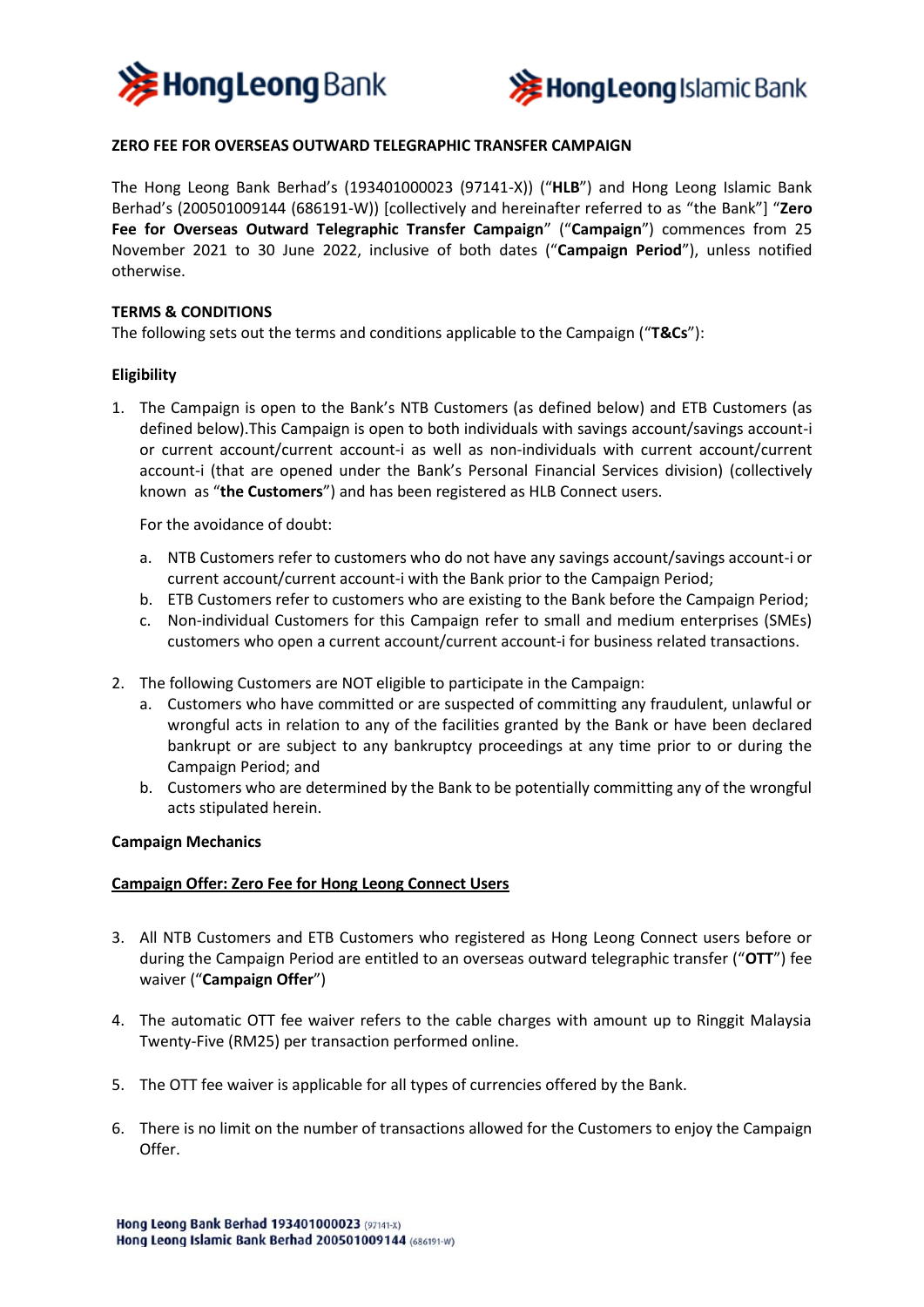



- 7. All OTT transactions under this Campaign are subject to all other relevant charges, including but not limited to, the agent's or beneficiary bank's charges. The Bank will not be liable to pay any other relevant charges as may be incurred by the Customers.
- 8. Only successful approved and executed OTT transactions within the Campaign Period qualifies for the Campaign Offer.
- 9. The Bank shall not be responsible for and does not have any control whatsoever on network traffic congestion, network failure and/or interruptions that may be experienced by the respective telecommunication service provider in the delay of their service and any delay in the submission or processing the OTT transaction.
- 10. By participating in this Campaign, the Customers hereby:
	- a. agree that all records and OTT transactions captured by the Bank within the Campaign Period are accurate and final;
	- b. that they have read, understood, accepted the Bank's Privacy Notice and agree to be bound by it, both of which are available on the Bank's website www.hlb.com.my and/or www.hlisb.com.my respectively;
	- c. agree that the Bank's decision on all matters relating to the Campaign shall be accurate, final, conclusive and binding on all the Customers. No further appeal or correspondence will be entertained;
	- d. read, understand, accepted and agree to be bound by the T&Cs herein and Terms and Conditions of Telegraphic Transfer; and
	- e. agree to access the Bank's website at https://www.hlb.com.my and http://www.hlisb.com.my ("**the Bank's Websites**") at regular intervals to view the T&Cs and ensure to be kept up-todate on any changes or variations.

## **General T&Cs**

- 11. The Bank reserves the right:
	- a. to add, delete, suspend or vary the T&Cs contained herein, either wholly or in part or to terminate the Campaign, by way of posting on the Bank's Websites with twenty-one (21) days' prior notice, or in any other manner which the Bank deems practical, in order to give prior notice to the Customers; and
	- b. to disqualify any of the Customers from participating in the Campaign in the event any of the Customers' savings account/savings account-i or current account/current account-i is closed by the Customers and/or the Bank for any reason whatsoever at any time prior to or during the Campaign Period.
- 12. The T&Cs herein are to be read together with the Terms and Conditions of Telegraphic Transfer as an entire agreement and in the event of discrepancy, the T&Cs herein shall prevail to the extent of such discrepancy.
- 13. In the event of any discrepancies between this T&Cs as compared to the advertising, promotional, publicity and other materials relating to or in connection with the Campaign, the final T&Cs on the Bank's Websites or in any other manner which the Bank deems practical shall prevail.